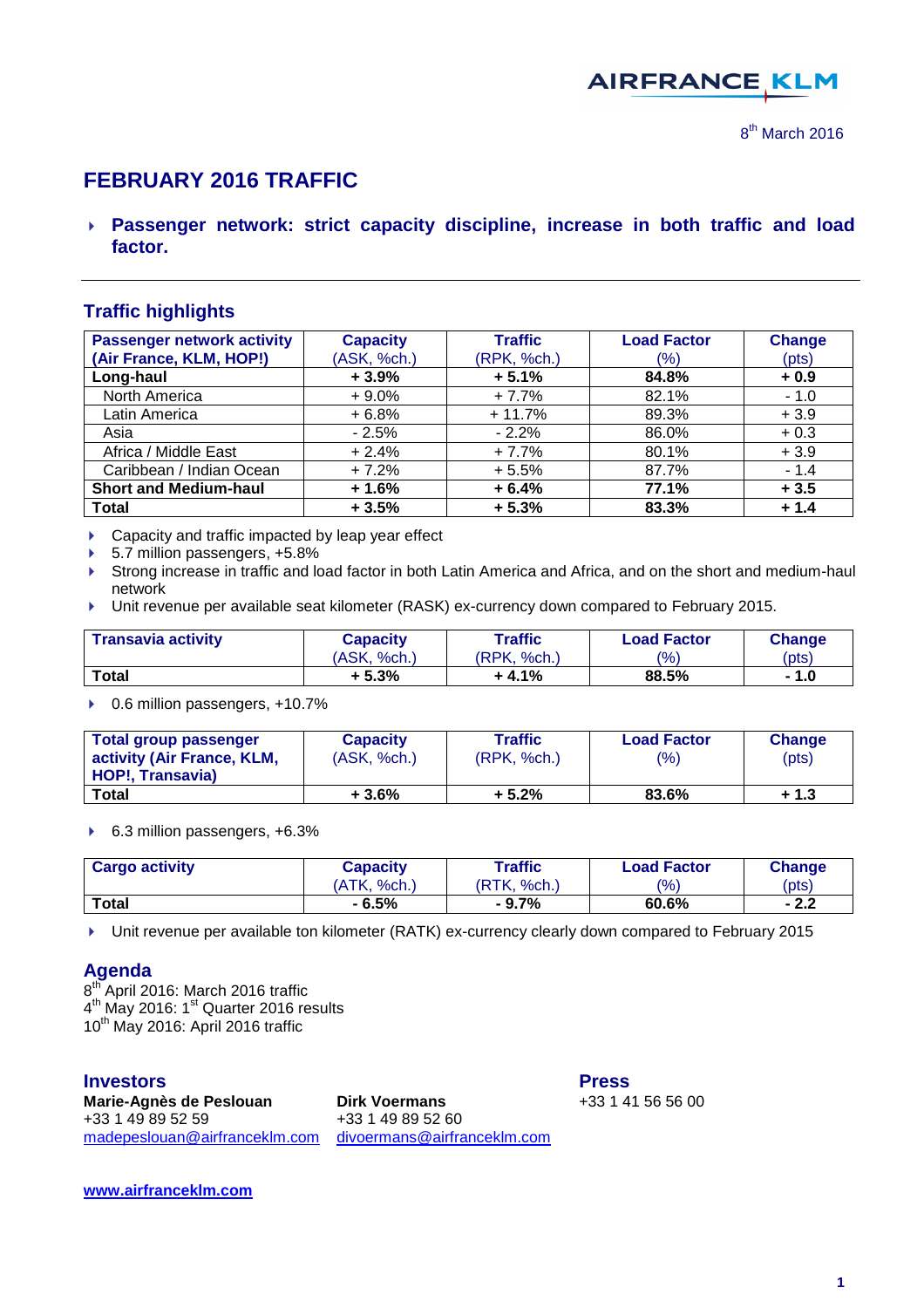#### **STATISTICS**

#### **Passenger network activity\***

|                                   |        | February |           |        | Year to date |           |
|-----------------------------------|--------|----------|-----------|--------|--------------|-----------|
| Total Passenger network*          | 2016   | 2015     | Variation | 2016   | 2015         | Variation |
| Passengers carried ('000s)        | 5,700  | 5,386    | 5.8%      | 11,543 | 11,091       | 4.1%      |
| Revenue pax-kilometers (m RPK)    | 17,078 | 16,220   | 5.3%      | 35,690 | 34,272       | 4.1%      |
| Available seat-kilometers (m ASK) | 20,496 | 19,809   | 3.5%      | 42,336 | 41,735       | 1.4%      |
| Load factor (%)                   | 83.3%  | 81.9%    | 1.4       | 84.3%  | 82.1%        | 2.2       |
| Long-haul                         |        |          |           |        |              |           |
| Passengers carried ('000s)        | 1,870  | 1,771    | 5.6%      | 3,952  | 3,778        | 4.6%      |
| Revenue pax-kilometers (m RPK)    | 14,006 | 13,332   | 5.1%      | 29,600 | 28,415       | 4.2%      |
| Available seat-kilometers (m ASK) | 16,512 | 15,888   | 3.9%      | 34,411 | 33,707       | 2.1%      |
| Load factor (%)                   | 84.8%  | 83.9%    | 0.9       | 86.0%  | 84.3%        | 1.7       |
| <b>North America</b>              |        |          |           |        |              |           |
| Passengers carried ('000s)        | 455    | 424      | 7.3%      | 977    | 918          | 6.4%      |
| Revenue pax-kilometers (m RPK)    | 3,248  | 3,017    | 7.7%      | 6,985  | 6,544        | 6.7%      |
| Available seat-kilometers (m ASK) | 3,956  | 3,628    | 9.0%      | 8,250  | 7,730        | 6.7%      |
| Load factor (%)                   | 82.1%  | 83.1%    | (1.0)     | 84.7%  | 84.7%        | 0.0       |
| <b>Latin America</b>              |        |          |           |        |              |           |
| Passengers carried ('000s)        | 243    | 215      | 12.9%     | 517    | 473          | 9.1%      |
| Revenue pax-kilometers (m RPK)    | 2,321  | 2,079    | 11.7%     | 4,921  | 4,563        | 7.8%      |
| Available seat-kilometers (m ASK) | 2,600  | 2,435    | 6.8%      | 5,429  | 5,193        | 4.5%      |
| Load factor (%)                   | 89.3%  | 85.4%    | 3.9       | 90.6%  | 87.9%        | 2.8       |
| Asia / Pacific                    |        |          |           |        |              |           |
| Passengers carried ('000s)        | 447    | 453      | $(1.2\%)$ | 935    | 940          | $(0.6\%)$ |
| Revenue pax-kilometers (m RPK)    | 3,828  | 3,913    | (2.2%)    | 8,029  | 8,126        | $(1.2\%)$ |
| Available seat-kilometers (m ASK) | 4,452  | 4,565    | $(2.5\%)$ | 9,298  | 9,634        | $(3.5\%)$ |
| Load factor (%)                   | 86.0%  | 85.7%    | 0.3       | 86.4%  | 84.3%        | 2.0       |
| <b>Africa / Middle East</b>       |        |          |           |        |              |           |
| Passengers carried ('000s)        | 409    | 381      | 7.5%      | 870    | 819          | 6.3%      |
| Revenue pax-kilometers (m RPK)    | 2,319  | 2,154    | 7.7%      | 4,912  | 4,609        | 6.6%      |
| Available seat-kilometers (m ASK) | 2,893  | 2,825    | 2.4%      | 6,042  | 5,974        | 1.1%      |
| Load factor (%)                   | 80.1%  | 76.2%    | 3.9       | 81.3%  | 77.2%        | 4.1       |
| Caribbean / Indian, Ocean         |        |          |           |        |              |           |
| Passengers carried ('000s)        | 315    | 298      | 5.7%      | 653    | 627          | 4.2%      |
| Revenue pax-kilometers (m RPK)    | 2,290  | 2,170    | 5.5%      | 4,753  | 4,573        | 3.9%      |
| Available seat-kilometers (m ASK) | 2,611  | 2,435    | 7.2%      | 5,392  | 5,177        | 4.2%      |
| Load factor (%)                   | 87.7%  | 89.1%    | (1.4)     | 88.1%  | 88.3%        | (0.2)     |
| <b>Short and Medium-haul</b>      |        |          |           |        |              |           |
| Passengers carried ('000s)        | 3,830  | 3,615    | 5.9%      | 7,592  | 7,314        | 3.8%      |
| Revenue pax-kilometers (m RPK)    | 3,072  | 2,888    | 6.4%      | 6,090  | 5,857        | 4.0%      |
| Available seat-kilometers (m ASK) | 3,984  | 3,921    | 1.6%      | 7,925  | 8,028        | (1.3%)    |
| Load factor (%)                   | 77.1%  | 73.6%    | 3.5       | 76.8%  | 73.0%        | 3.9       |

\* Air France, KLM, and HOP!

#### **Transavia activity**

|                                   | February |       |                  |       | Year to date |           |
|-----------------------------------|----------|-------|------------------|-------|--------------|-----------|
| Transavia                         | 2016     | 2015  | <b>Variation</b> | 2016  | 2015         | Variation |
| Passengers carried ('000s)        | 592      | 535   | 10.7%            | 1.122 | 1.020        | 10.0%     |
| Revenue pax-kilometers (m RPK)    | 1.022    | 981   | 4.1%             | 1.958 | 1.879        | 4.3%      |
| Available seat-kilometers (m ASK) | 1.154    | .096  | 5.3%             | 2.272 | 2,164        | 5.0%      |
| Load factor (%)                   | 88.5%    | 89.5% | 1.0)             | 86.2% | 86.8%        | (0.6)     |

# **Total group passenger activity\*\***

| February |        |           |        |        |              |
|----------|--------|-----------|--------|--------|--------------|
| 2016     | 2015   | Variation | 2016   | 2015   | Variation    |
| 6.292    | 5.921  | 6.3%      | 12.665 | 12.111 | 4.6%         |
| 18.099   | 17.201 | 5.2%      | 37.648 | 36.150 | 4.1%         |
| 21.651   | 20,905 | 3.6%      | 44.608 | 43.899 | 1.6%         |
| 83.6%    | 82.3%  | 1.3       | 84.4%  | 82.3%  | 2.1          |
|          |        |           |        |        | Year to date |

Air France, KLM, HOP! and Transavia

#### **Cargo activity**

|                            | February |       |                                  |       | Year to date |           |
|----------------------------|----------|-------|----------------------------------|-------|--------------|-----------|
| <b>Total Group</b>         | 2016     | 2015  | Variation                        | 2016  | 2015         | Variation |
| Revenue tonne-km (m RTK)   | 656      | 726   | $(9.7\%)$                        | 1.323 | ∣.439        | $(8.1\%)$ |
| Available tonne-km (m ATK) | .083     | .158  | $(6.5\%)$                        | 2.257 | 2.418        | (6.7%     |
| Load factor (%)            | 60.6%    | 62.7% | (2.2)<br>$\epsilon$ . $\epsilon$ | 58.6% | 59.5%        | (0.9)     |